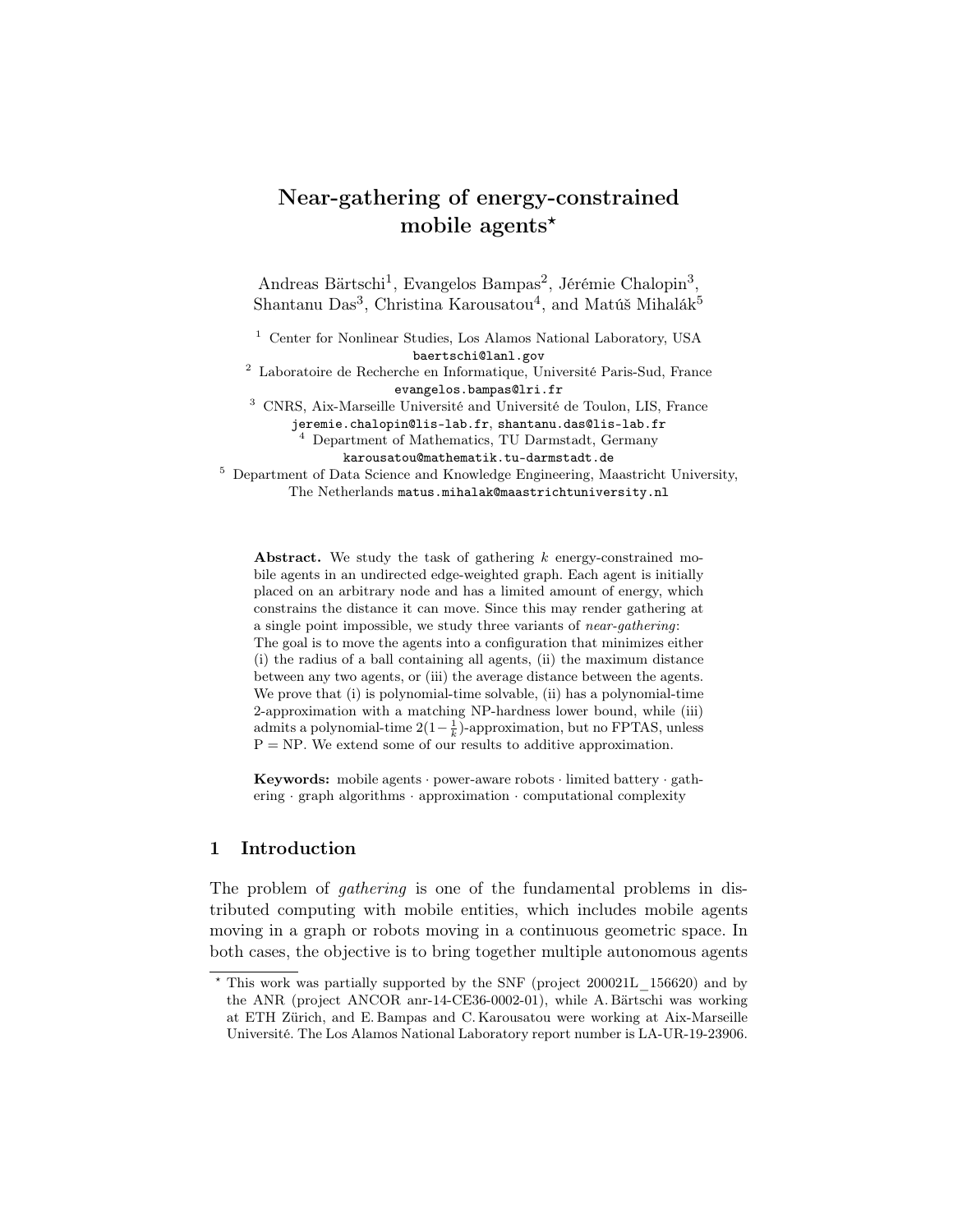to a single point (not predetermined). Gathering helps in coordination between the mobile agents, sharing of information between the entities, reassignment of duties among the entities, and even for protection of the agents (a group of robots gathered together is easier to protect than those dispersed in large area). Moreover, there are also theoretical reasons for studying gathering as the problem of selecting a gathering point is akin to problems of leader election and consensus in distributed systems. However, in some cases, it may be impossible to solve the problem of gathering, e.g. due to limitations in the capabilities of the agents, or due to symmetries in their perception of the environment. In some cases it may be desirable for the agents to get close to each other without actually meeting [\[27\]](#page-14-0).

In this paper, we consider mobile agents moving on a graph, with severe limitations on their movements. We assume that the agents have limited energy resources and traversing any edge of the graph consumes some of this energy which can not be replenished. In other words, each agent has an initial energy budget which limits the total distance it can move in the graph. Under such constraints, it is not always possible to gather the agents at a single point. Thus, we consider the problem of moving the agents as close as possible to each other while respecting the movement constraints, defined below as the *near-gathering* problem.

**Near-Gathering.** A collection of k mobile agents is initially located at an arbitrary set of nodes of an undirected edge-weighted graph  $G = (V, E, \omega)$ . Each agent  $i, i = 1, \ldots, k$ , has an energy capacity  $b_i$ , which represents the maximum distance the agent can move in the graph. The agents have global knowledge of the graph and are controlled by a central entity. The goal is to move the agents to a configuration where they are as close to each other as possible under their respective limitations of movement. Closeness criteria can be measured, e.g., as the size of the smallest region enclosing all the agents, or as the maximum or average pairwise distance between the agents. We look at each of these criteria and give a more precise definition of the problem below.

**Our Model.** We consider an undirected graph  $G = (V, E, \omega)$ , where each edge  $e \in E$  has a positive weight  $\omega(e) > 0$ . As usual, the length of a path is the sum of the weights of its edges. We think of every edge  $e = \{u, v\}$ as a segment of infinitely many points, where every point in the edge is uniquely characterized by its distance from  $u$ , which is between 0 and  $w(e)$ . We consider every such point to subdivide the edge  $\{u, v\}$  into two edges of lengths proportional to the position of the point on the edge.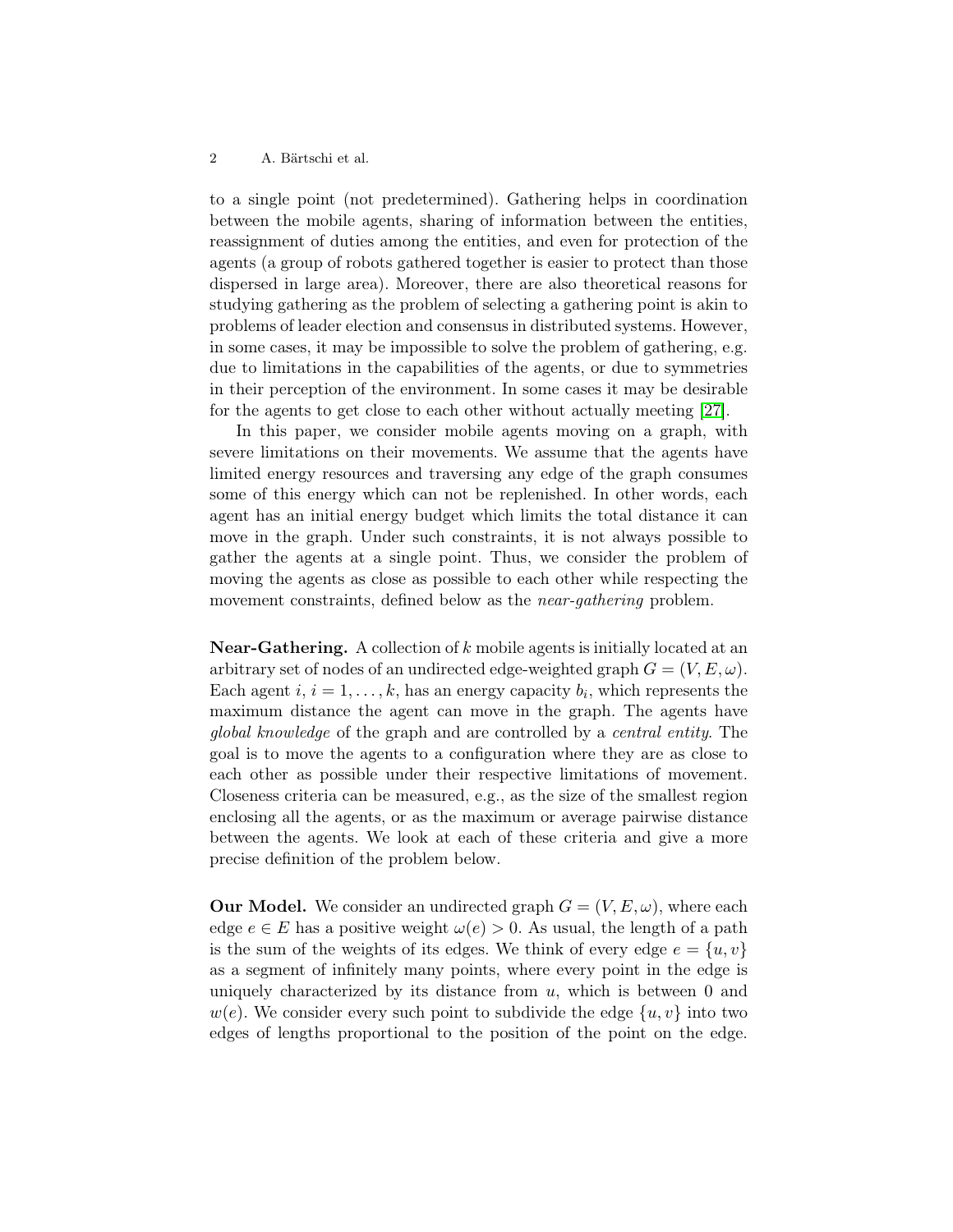Thus, the distance  $d(p,q)$  between two points p and q (nodes or points inside edges) is the length of a shortest path from  $p$  to  $q$  in  $G$  (with edges subdivided by p, q, respectively). For a point p inside an edge  $e \in E$  we write  $p \in G$  and  $p \in \text{seg}(e)$ .

A collection of k mobile agents is initially located at an arbitrary set of nodes  $p_1, \ldots, p_k \in V$ . Each agent i is equipped with an energy budget  $b_i > 0$  and can move along edges of the graph, for a distance of at most  $b_i$ . In the *Near-Gathering* problem, the goal is to relocate every agent into a new position such that the resulting configuration minimizes one of the following objectives: (i) the radius of a smallest ball containing all agents, (ii) the maximum distance between any two agents, or (iii) the average distance between the agents (or, equivalently, the sum of all distances). We are further interested in two variants of the problem, where agents can: (I) only be relocated to *reachable nodes of the graph*, or (II) in a more general scenario, where the agents are allowed to be relocated to reachable points (i.e., nodes or points inside edges).

### Definition 1 (Near-Gathering).

*Instance:*  $I = \langle G, k,(p_i)_{i=1,...,k},(b_i)_{i=1,...,k}\rangle$ , where  $G = (V, E, \omega)$  is an undirected edge-weighted graph, k denotes the total number of agents,  $p_i$ denotes the initial positions of the agents and  $b_i$  denotes the total amount of energy each agent initially has at its disposal.

*Feasible solution:* Any configuration  $C = (c_1, \ldots, c_k)$  of agent end positions  $c_i$ , in which for each agent  $i, 1 \leq i \leq k$ , we have  $d(p_i, c_i) \leq b_i$ . In the node-stop variant, we additionally require  $c_i \in V$ .

Goals: (i) MINBALL: Minimize  $Radius(\mathbf{C}, \mathbf{c})$  of a smallest ball containing C around an optimally chosen center c, where  $Radius(C, c)$  =  $\max_i d(c, c_i)$ . We consider both the scenario with node centers only, and the scenario with arbitrary point centers.

(ii) MINDIAM: Minimize  $Diam(C)$ , where  $Diam(C) = max_{i,j} d(c_i, c_j)$ . (*iii*) MINSUM: Minimize  $Sum(\mathbf{C})$ , where  $Sum(\mathbf{C}) = \sum_i \sum_j d(c_i, c_j)$ .

Related Work. The gathering problem has been studied in two very different scenarios (i) Gathering of mobile agents in a connected (finite or infinite) graph, and (ii) Gathering of mobile robots in a (bounded or unbounded) plane or other geometric spaces. In the context of distributed robotics or swarm robotics [\[23\]](#page-14-1), the problem of gathering many robots at a single point has been studied as an agreement problem, where the main issue is feasibility of gathering starting from arbitrary configurations [\[12\]](#page-14-2) or gathering without full knowledge of the configuration [\[24](#page-14-3)[,26\]](#page-14-4). The problem of convergence requires the robots to converge towards a point [\[13\]](#page-14-5),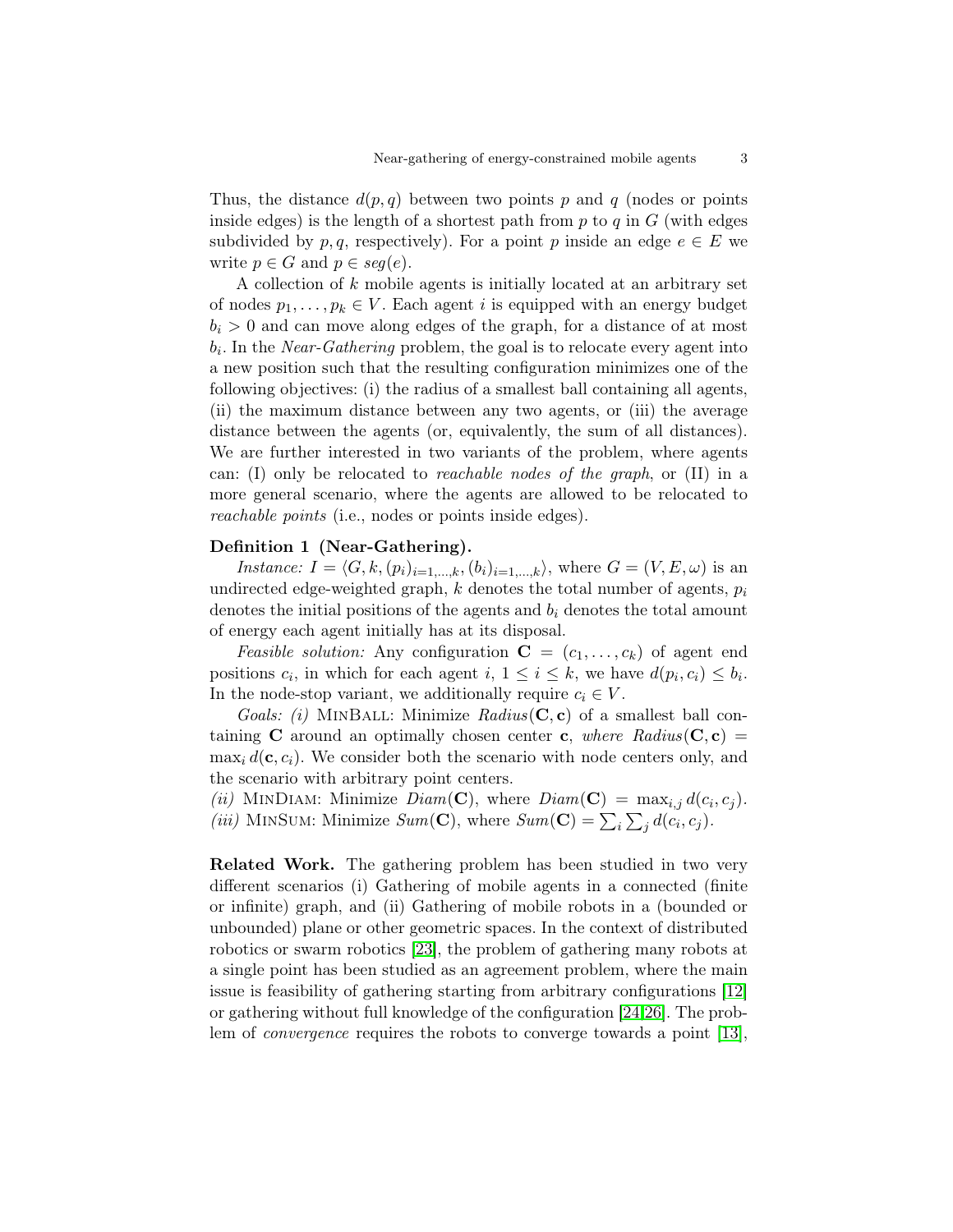without actually arriving at the gathering point. When the robots are not allowed to collide, the problem of moving the robots closer avoiding any collisions has been studied by Pagli et al. [\[27\]](#page-14-0). In all these studies, the robots can move freely in any direction. For mobile agents on the graph that are restricted to move along the edges, gathering has been studied under different models (see e.g. [\[15](#page-14-6)[,28\]](#page-14-7)). In particular, the gathering of two agents, often called rendezvous, has attracted a lot of attention, well documented in [\[1\]](#page-13-0). The problem of gathering with the objective of minimizing movements has been studied in [\[11\]](#page-14-8). However to the best of our knowledge, there have no previous studies on gathering with fixed constraints (budgets) on energy required for movements.

The model of energy-constrained agents was introduced in [\[7,](#page-14-9)[3\]](#page-13-1) for single agent exploration of graphs. Duncan et al. [\[20\]](#page-14-10) consider a similar model where the agent is tied with a rope of length  $b$  to the starting location. Multi-agent exploration under uniform energy constraint of  $b$ , has been studied for trees [\[25,](#page-14-11)[21\]](#page-14-12) with the objective of minimizing the energy budget per agent  $[22]$  or the number k of agents  $[16]$  required for exploration, while time optimal exploration was studied by Dereniowski et al. [\[19\]](#page-14-15) under the same model. Demaine et al. [\[17,](#page-14-16)[18\]](#page-14-17) studied problems of optimizing the total or maximum energy consumption of the agents when the agents need to place themselves in desired configurations (e.g. connected or independent configurations); they provided approximation algorithms and inapproximability results. Similar problems have been studied for agents moving in the visibility graphs of simple polygons [\[8\]](#page-14-18).

For the model studied in this paper, where each agent has a distinct energy budget, the problem of Broadcast and Convergecast was studied in [\[2\]](#page-13-2) who provided hardness results for trees and approximation algorithms for arbitrary graphs. The problem of delivering packages by multiple agents having energy constraints was studied in [\[9,](#page-14-19)[10](#page-14-20)[,5,](#page-13-3)[6\]](#page-13-4). All of these problems were shown to be NP-hard for general graphs even if the agents are allowed to exchange energy when they meet [\[14](#page-14-21)[,4\]](#page-13-5).

Our Contribution and Paper Organization. In Section [2,](#page-4-0) we establish a few preliminaries and prove that MINBALL is solvable in polynomialtime. In Section [3](#page-6-0) we give a 2-approximation algorithm for MinDiam, together with a matching NP-hardness lower bound; additionally we show that MinDiam is polynomial-time solvable on tree graphs. In Section [4,](#page-11-0) we prove that MINSUM admits a  $2(1-\frac{1}{k})$  $\frac{1}{k}$ )-approximation algorithm but no FPTAS, unless  $P = NP$ . We show that the analysis of the approximation ratio of the provided algorithm is tight.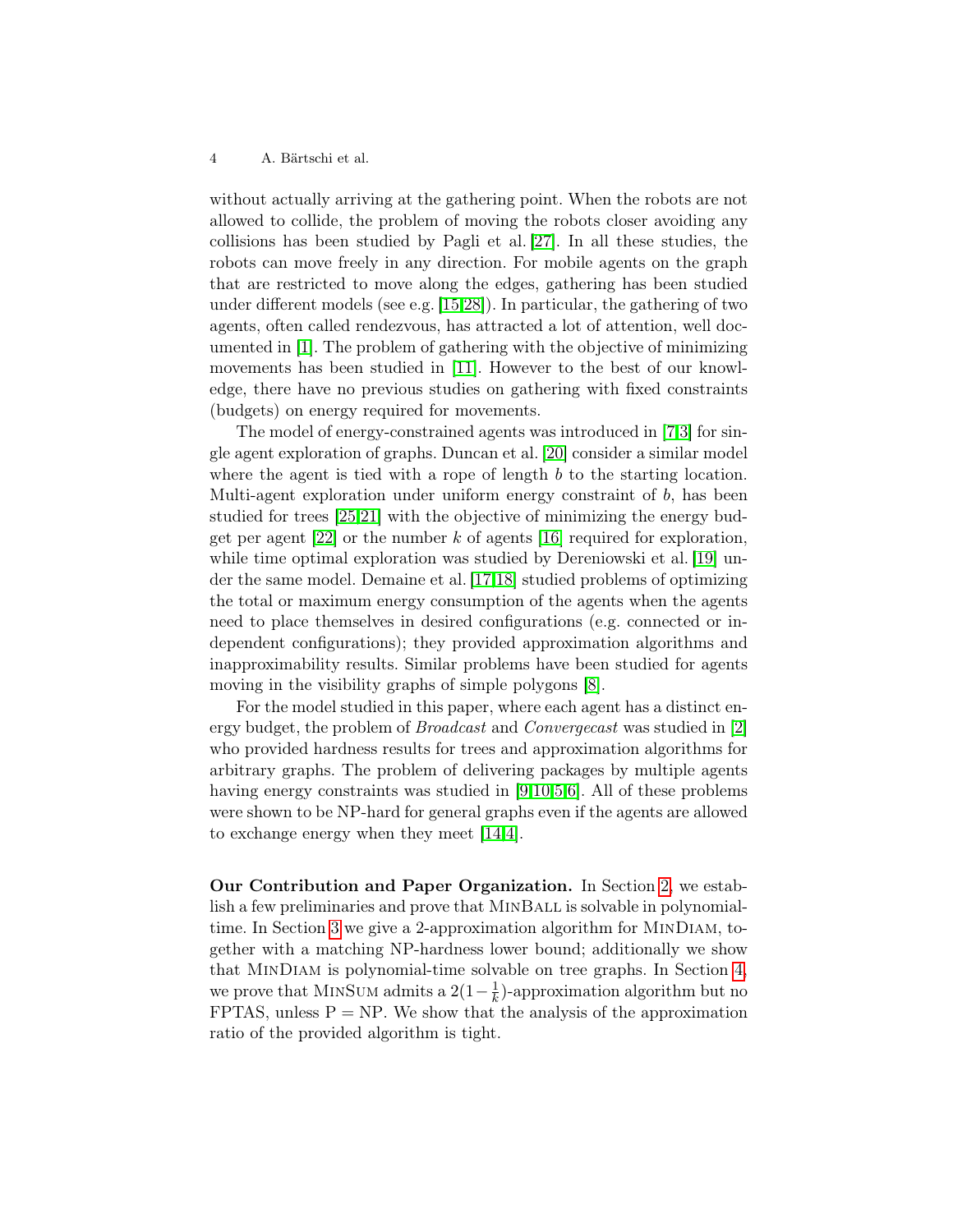We conclude with remarks on future research opportunities, including preliminary approximation hardness results for additive approximation of MinDiam, in Section [5.](#page-12-0) All our results – with the exception of additive approximation – hold for both node-stop as well as arbitrary-stop scenarios. Omitted proofs are deferred to the full version of the paper.

### <span id="page-4-0"></span>2 Preliminaries and Minimizing the Radius

Preliminaries. We first point out some differences in the two scenarios we consider throughout this paper and our general approach on how to tackle and distinguish those. In the node stop scenario, where each agent  $i$ is only allowed to move to nodes v with distance  $d(p_i, v) \leq b_i$ , there is a finite number of feasible configurations **C**. For the scenario with arbitrary final positions, where agents are also allowed to move to points  $p$  inside edges (as long as  $d(p_i, p) \leq b_i$ ), we discretize the set of configurations. In the MINBALL variant of Near-Gathering, the discretization turns out to contain at least one optimum solution, for MinDiam and MinSum it will at least contain a configuration approximating an optimum solution within a factor of 2 or  $2(1-\frac{1}{k})$  $\frac{1}{k}$ , respectively. To this end, we define sets of reachable nodes and "maximally reachable" in-edge points as follows:

**Definition 2 (Balls, Spheres).** For an instance  $I = \langle G, k, (p_i), (b_i) \rangle$ with  $i \in 1, \ldots, k$ , we define

- $-P(b) := \{v \in V \mid d(p_i, v) \leq b_i\},\ i.e.\ the\ ball\ containing\ all\ nodes\ that$ agent i can reach from its initial position  $p_i$ , and
- $-S(i) := \emptyset$  for node stops, and  $S(i) := \{p \in G \mid d(p_i, p) = b_i\} \setminus B(i)$  for arbitrary stops, i.e. the sphere of all in-edge points that agent i can reach from its initial position  $p_i$  only by spending its whole budget  $b_i$ .

In the same spirit, we can study MINBALL-Gathering for centers **c** being restricted to nodes in  $V$ , or for the continuous set of center points being allowed to be placed both on nodes as well as the inside of edges of G. To discretize this set, it will be useful to define a set of midpoints, intuitively consisting of "points  $m$  lying in the middle of a trail between points  $p$  and  $q$ ":

**Definition 3 (Midpoints).** Given a set  $S$  of points in  $G$ , denote by  $G' = (V', E', \omega')$  the graph we get from  $G = (V, E, \omega)$  by subdividing the edges in E with points from S, i.e.  $V' = V \cup S$ . We define the midpoint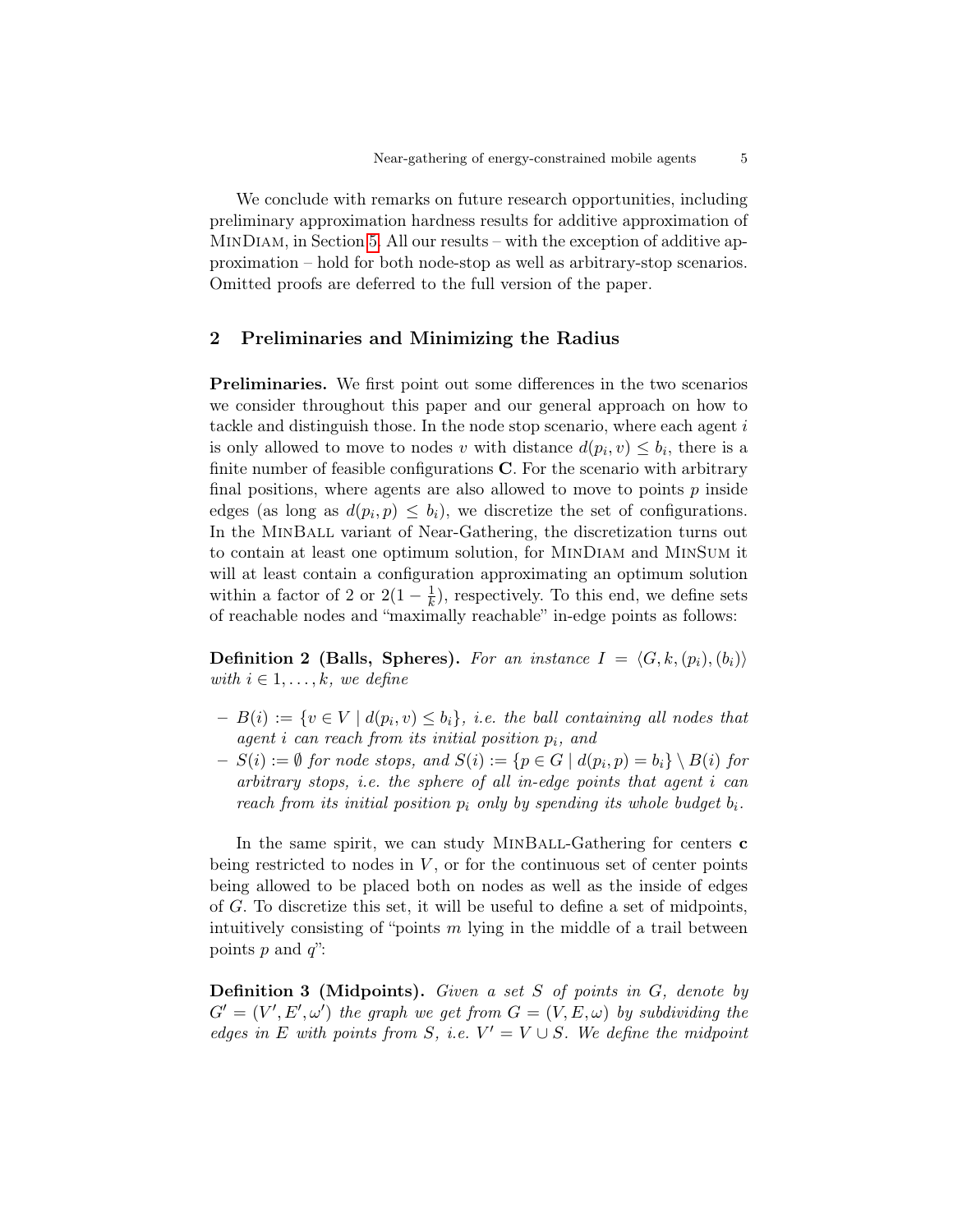<span id="page-5-0"></span>Algorithm 1 MINBALL (node centers)

**Input:** An instance  $\langle G, k,(p_i)_{i\in1,\ldots,k},(b_i)_{i\in1,\ldots,k}\rangle$ . **Output:** Configuration **C** and center  $c \in V$  with minimum radius  $Radius(C, c)$ . 1: for each  $v \in V$  do 2: Compute  $\mathbf{C}^v := (c_1^v, \dots, c_k^v)$ , where  $c_i^v \in \arg\min\{d(v, c_i) \mid c_i \in B(i) \cup S(i)\}\$ 3: is a point in  $B(i) \cup S(i)$  minimizing the distance to v, breaking ties arbitrarily. 4: Compute  $Radius(\mathbf{C}^v, v)$ . 5: end for 6: Return arg min  $Radius(\mathbf{C}^v, v)$ .  $\mathbf{C}^v, v: v \in V$ 

set  $M(S)$  of points in  $G'$  – and by bijection also of  $G$  – as:

$$
M(S) := \{ m \in V' \mid \exists p, q \in S : d(p, m) = d(m, q) \}
$$
  

$$
\cup \{ m \in seg(e) \mid e = \{ u, v \} \in E', \exists p, q \in S : d(p, u) + d(u, m) = d(m, v) + d(v, q) \}.
$$

<span id="page-5-1"></span>**Lemma 1.** The sets  $B(i)$ ,  $S(i)$  and  $M(S)$  can be computed in time polynomial in  $|V|$ , k and  $|V|$ ,  $|S|$ , respectively.

MinBall for node centers. Having defined balls and spheres of reachable points for the agents, we can immediately give an exhaustive search algorithm for MinBall for centers restricted to nodes. The main idea of Algorithm [1](#page-5-0) is to fix a node in graph  $G$  as a *qathering point* and then for each agent i compute the minimum distance to this fixed center it can reach, given its starting position  $p_i$  and its energy budget  $b_i$ . Iterating over all possible center nodes, we find an optimal solution:

<span id="page-5-3"></span>Theorem 1 (MinBall, node centers). Algorithm [1](#page-5-0) is a polynomialtime algorithm for MinBall with node centers.

The polynomial running time follows immediately from the fact that  $B(i)$ ,  $S(i)$  can be computed in polynomial time and have polynomial size by Lemma [1.](#page-5-1) As the algorithm iterates over all possible center nodes, we can establish correctness by characterizing optimum stopping positions:

<span id="page-5-2"></span>**Lemma 2.** There exists an optimum solution  $(C_{\text{OPT}}, c_{\text{OPT}})$  for MINBALL where every agent i either stops on  $\mathbf{c}_{\text{OPT}}$  or on a point in  $B(i) \cup S(i)$ , independent of whether  $\mathbf{c}_{\text{Opt}}$  is contained in  $\bigcup_i (B(i) \cup S(i))$  or not.

MinBall for arbitrary centers. As can be seen from Lemma [2,](#page-5-2) when testing for a fixed center **c**, in addition to checking the points in  $B(i) \cup S(i)$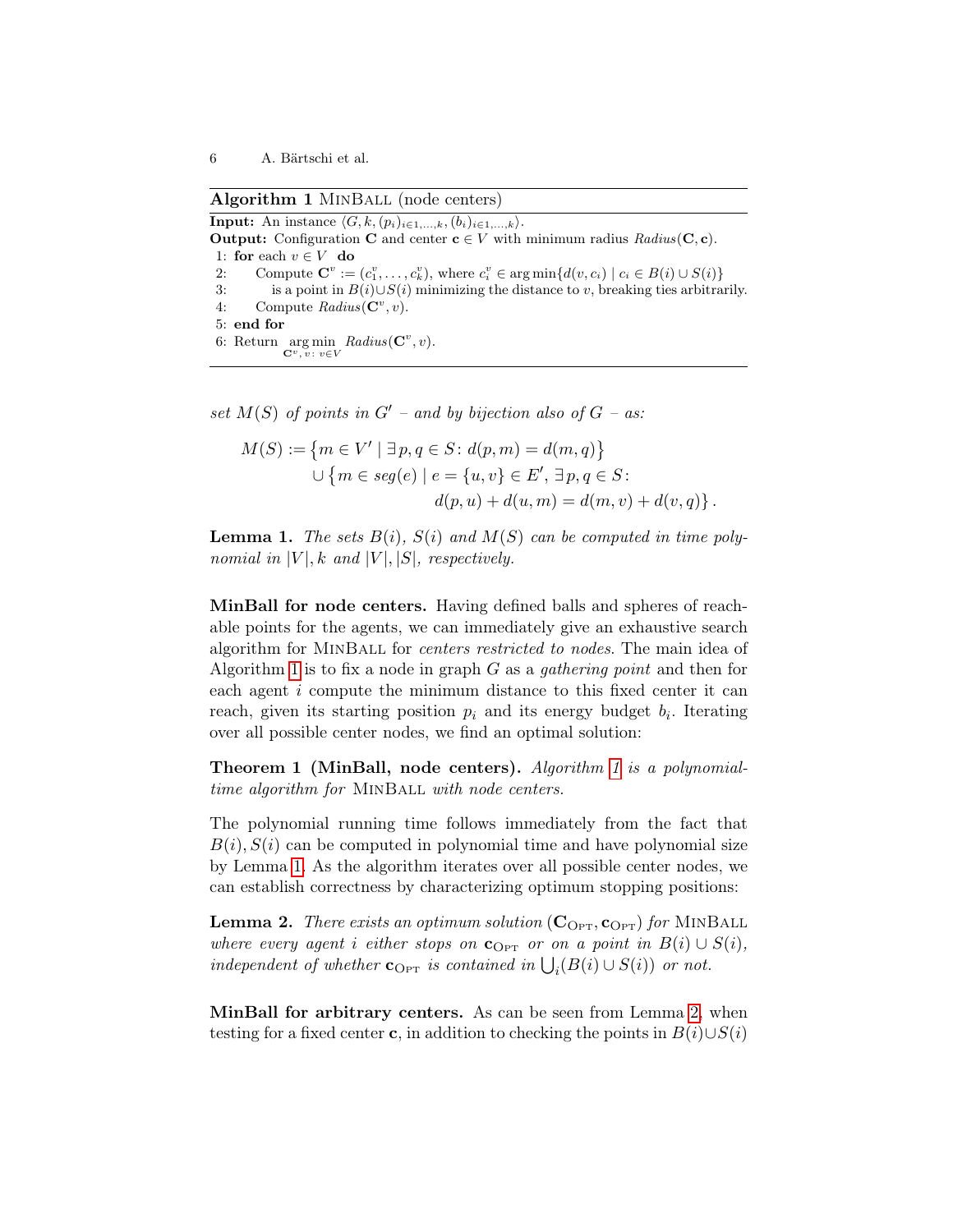<span id="page-6-1"></span>Algorithm 2 MINBALL (arbitrary centers), MINDIAM (2–apx / on Trees) **Input:** An instance  $\langle G, k,(p_i)_{i\in1,\ldots,k},(b_i)_{i\in1,\ldots,k}\rangle$ . **Output:** Configuration **C** and center  $c \in G$  with minimum radius  $Radius(C, c)$ . 1: for each  $p \in M(V \cup \bigcup_i S(i))$  do 2: Compute  $\mathbf{C}^p := (c_1^p, \ldots, c_k^p)$ , where either  $c_i^p = p$  if  $d(p_i, p) \leq b_i$ , or  $3:$  $p_i^p$  ∈ arg min $\{d(p, c_i) \mid c_i \in B(i) \cup S(i)\}$  (breaking ties arbitrarily) otherwise. 4: Compute  $Radius(\mathbf{C}^p, p)$ . 5: end for 6: Return arg min  $\mathbf{C}^p, p: p \in M \big( V \cup \bigcup_i S(i) \big)$  $Radius(\mathbf{C}^p, p).$ 

we should also consider whether agent  $i$  can reach  $c$  itself. As candidates for the center **c** we take all points in the midpoint set  $M(V \cup \bigcup_i S(i))$ :

<span id="page-6-2"></span>Theorem 2 (MinBall, arbitrary centers). Algorithm [2](#page-6-1) is a poly-time algorithm for MinBall with arbitrary centers.

As before, polynomial running time follows from the polynomial size of the candidate set  $M(V \cup \bigcup_i S(i))$ . Building upon Algorithm [1](#page-5-0) and Theorem [1,](#page-5-3) it remains to show that this set contains an optimum center:

<span id="page-6-3"></span>**Lemma 3.** There exists an optimum solution  $(C_{\text{OPT}}, c_{\text{OPT}})$  for MINBALL where  $\mathbf{c}_{\text{Opt}}$  is contained in  $M(V \cup \bigcup_i S(i)).$ 

#### <span id="page-6-0"></span>3 Minimizing the Diameter

In this Section, we prove that Algorithm [2,](#page-6-1) which computes an optimum solution for MINBALL, also computes a 2-approximation for MINDIAM. As we will show, this is likely best-possible, as there is no polynomial-time  $(2-o(1))$ -approximation for MINDIAM, unless P = NP. Nonetheless, for the special case of tree graphs, Algorithm [2](#page-6-1) even computes an optimum solution for MINDIAM. We start with the positive results:

Theorem 3 (MinDiam, 2-apx). Algorithm [2](#page-6-1) is a polynomial-time 2 approximation algorithm for MINDIAM.

*Proof.* Let configuration  $\mathbf{C}^* = (c_1^*, \dots, c_k^*)$  with center  $\mathbf{c}^*$  be the MINBALL solution computed by Algorithm [2.](#page-6-1) We denote the radius of  $(C^*, c^*)$  by  $r^* = Radius(\mathbf{C}^*, \mathbf{c}^*) = \max_j d(\mathbf{c}^*, c_j^*)$  and the diameter of  $\mathbf{C}^*$  by  $d^* :=$  $Diam(\mathbf{C}^*) = \max_{i,j} d(c_i^*, c_j^*)$ . Using the triangle inequality, we have for all configuration points  $c_i^*, c_j^*$  that  $d(c_i^*, c_j^*) \leq d(c_i^*, \mathbf{c}^*) + d(c_j^*, \mathbf{c}^*)$  and thus  $d^* \leq 2 \cdot r^*$ . Now let  $\mathbf{C}_{\text{OPT}} = (o_1, \ldots, o_k)$  be an optimum configuration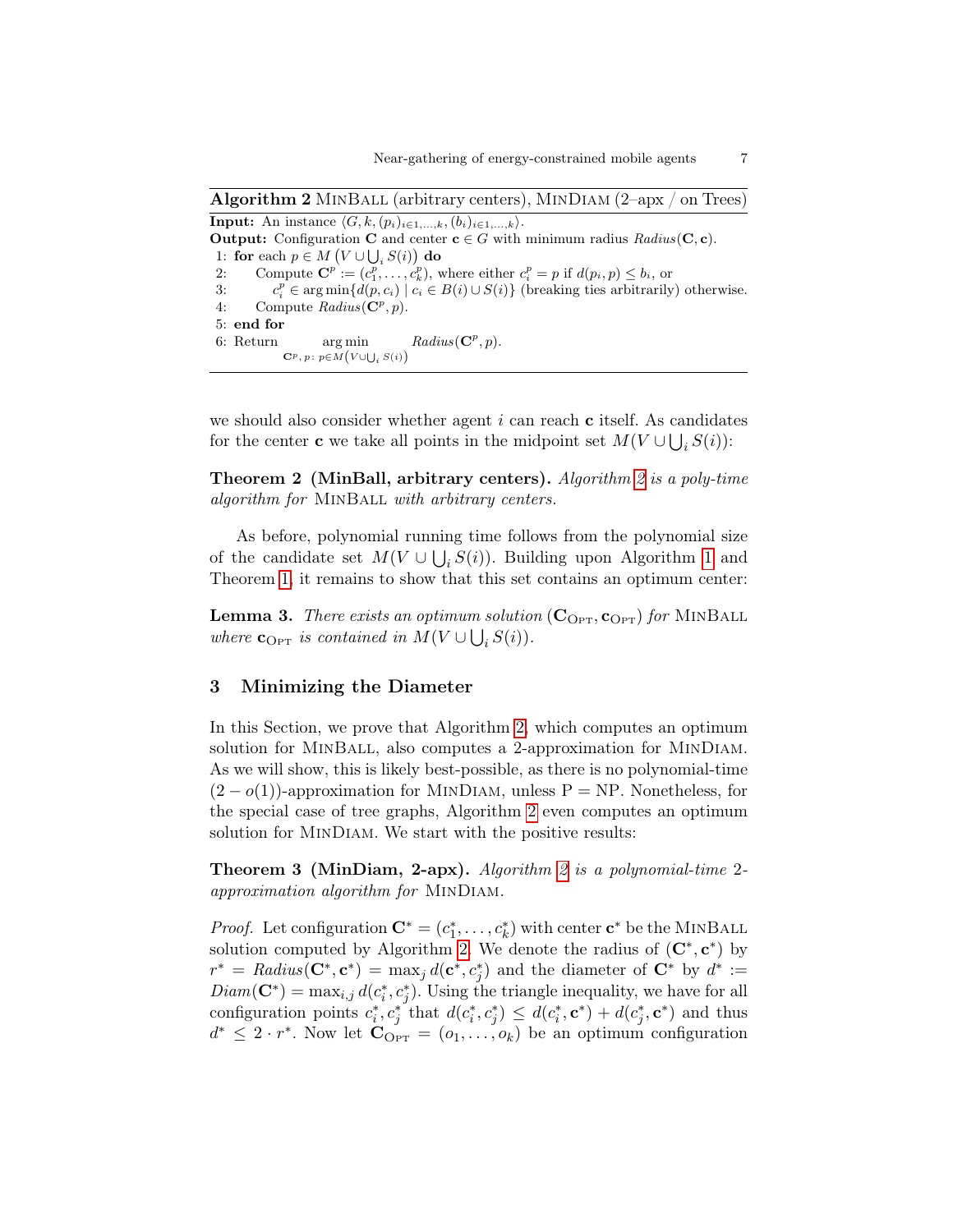



<span id="page-7-0"></span>Fig. 1. (left) MinDiam-instance where agent 3's final position in the (unique) optimum solution  $\mathbf{C}_{\text{OPT}} = (o_1, o_2, o_3)$  is not in  $B(3) \cup S(3)$ . (right) Replacing Radius( $\mathbf{C}^p$ , p) in Lines 4&6 of Algorithm [2](#page-6-1) with  $Diam(\mathbf{C}^p)$  (yielding configurations depicted by  $\times$  vs  $\square$ ) improves the quality of a MINDIAM solution for certain instances by a factor of 2.

for MINDIAM with diameter  $d_{\text{OPT}} := Diam(\mathbf{C}_{\text{OPT}}) = \max_{i,j} d(o_i, o_j)$ . We choose an arbitrary point  $o \in \mathbb{C}_{\text{Opt}}$  and compute the radius of a smallest ball around o containing  $\mathbf{C}_{\text{OPT}}$ ,  $r_o = \text{Radius}(\mathbf{C}_{\text{OPT}}, o) = \max_j d(o, o_j) \leq$  $d_{\text{Opt}}$ . By Theorem [2,](#page-6-2) we have  $r^* \leq r_o$  (even though *o* might not have been considered as a center candidate, see e.g. Figure [1](#page-7-0) (left)). Combining all inequalities, we get  $d^* \leq 2 \cdot r^* \leq 2 \cdot r_o \leq 2 \cdot d_{\text{OPT}}$ , hence  $\mathbb{C}^*$  is a 2approximation for  $MINDIAM$ .

Theorem 4 (MinDiam, on Trees). Algorithm [2](#page-6-1) is a polynomial-time algorithm for MINDIAM on trees.

*Proof.* First note that if there is a configuration  $\mathbf{C}_{\text{Opt}}$  with maximum distance  $Diam(\mathbf{C}_{\text{OPT}}) = 0$ , it also has radius  $Radius(\mathbf{C}_{\text{OPT}}, \mathbf{c}) = 0$  for some center c, and thus will be found by Algorithm [2](#page-6-1) as proven in Theorem [2.](#page-6-2) Otherwise the diameter  $Diam(C_{\text{OPT}})$  of an optimum solution  $C_{\text{OPT}}$  is lower bounded by the largest diameter among all optimal solutions of the instance reduced to pairs of agents  $i, j$ :

$$
d^* := \begin{cases} \max_{i,j} \min_{q_i \in B(i), \ q_j \in B(j)} d(q_i, q_j) & \text{for the node stop scenario,} \\ \max_{i,j} \quad d(p_i, p_j) - b_i - b_j & \text{for arbitrary final positions.} \end{cases}
$$

We show that, indeed, Algorithm [2](#page-6-1) computes a configuration  $\mathbb{C}^*$  with  $Diam(\mathbf{C}^*) = d^*$ . To this end, denote by a, b two agents giving rise to  $d^*$ , and let  $q_a \in B(a) \cup S(a)$ ,  $q_b \in B(b) \cup S(b)$  be two points with  $d(q_a, q_b) = d^*$ . Since we consider tree graphs here, there is a unique shortest path from  $q_a$ to  $q_b$  and thus a unique midpoint  $\mathbf{c}^* \in G$  with  $d(\mathbf{c}^*, q_a) = d(\mathbf{c}^*, q_b) := \frac{d^*}{2}$  $\frac{t^*}{2}$  . As  $\mathbf{c}^*$  is contained in  $M(V \cup \bigcup_i S(i))$ , Algorithm [2](#page-6-1) will use  $\mathbf{c}^*$  as a center point candidate for which it computes a configuration  $\mathbf{C}^* = (c_1^*, \ldots, c_k^*)$ . By definition, we have  $d(\mathbf{c}^*, c_a^*) = d(\mathbf{c}^*, q_a) = \frac{\bar{d}^*}{2} = d(\mathbf{c}^*, q_b) = d(\mathbf{c}^*, c_b^*)$ .

It is enough to show that for all other agents i we have  $d(c^*, c_i^*) \leq \frac{d^*}{2}$  $\frac{t^*}{2}$ , too. Assume for the sake of contradiction that this is not the case and that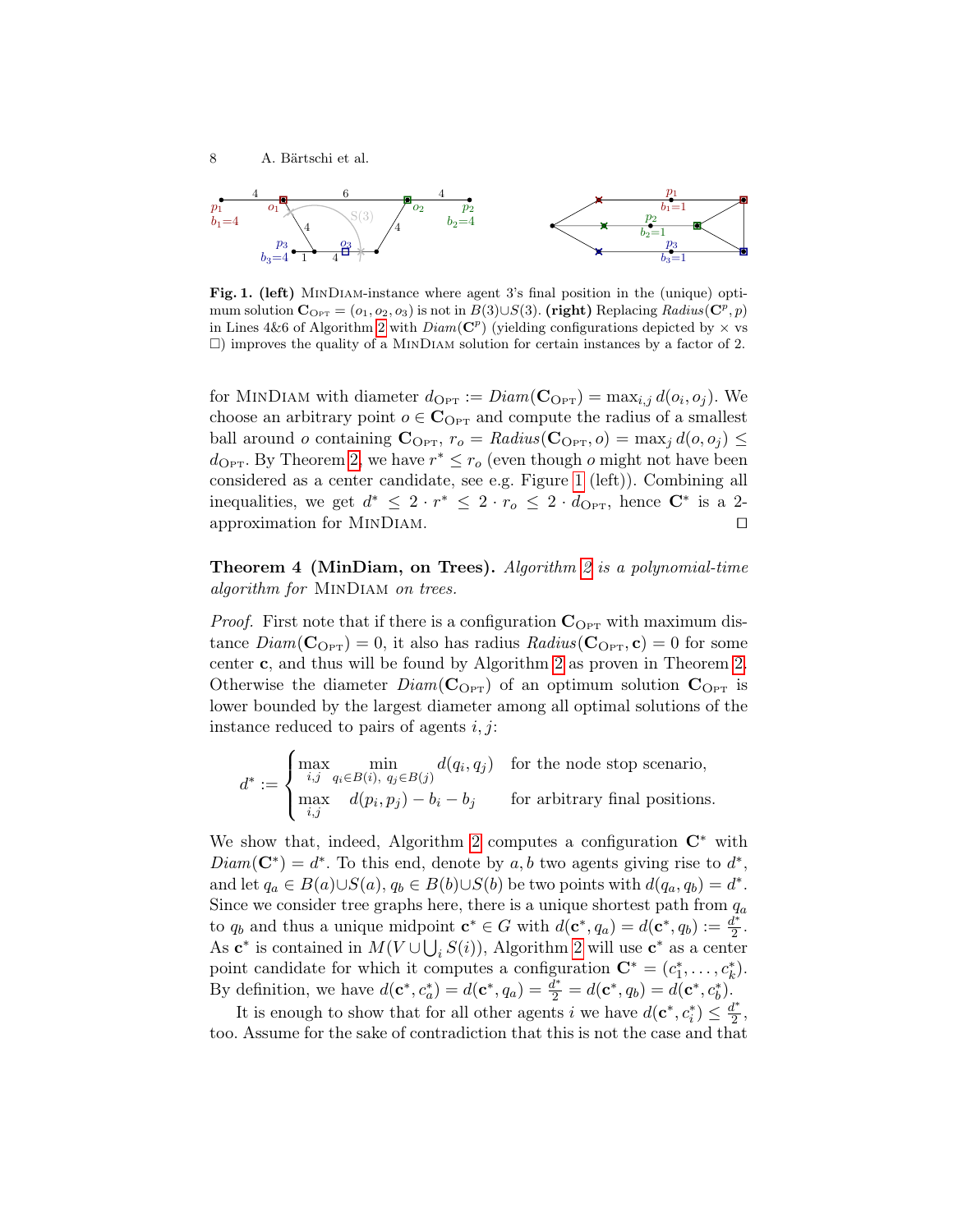there is an agent *i* with  $d(c^*, c_i^*) > \frac{d^*}{2}$  $\frac{l^*}{2}$ . Consider the shortest  $c_i^*$ -**c**<sup>\*</sup>-path  $P_i$ , the shortest  $c_a^*$ -**c**<sup>\*</sup>-path  $P_a$  and the shortest  $c_b^*$ -**c**<sup>\*</sup>-path  $P_b$ . By definition of  $d^*$  and  $c^*$ , the paths  $P_a$  and  $P_b$  must be interiorly disjoint,  $P_a \cap P_b = \{c^*\}.$ Since  $P_i$  is a path on a tree ending in the same node  $\mathbf{c}^*$ , it must be interiorly disjoint with at least one of the two paths  $P_a, P_b$ , without loss of generality with  $P_a$ . Because any two points in a tree are connected by a unique path, we have  $d(c_i^*, c_a^*) = d(c_i^*, \mathbf{c}^*) + d(\mathbf{c}^*, c_a^*) > d^*$  and thus also  $\min_{q_i \in B(i) \cup S(i), q_a \in B(a) \cup S(a)} d(q_i, q_a) > d^*$ , contradicting the maximality of  $d^*$ . Hence we have  $Diam(C^*) \leq max_{i,j} d(c_i^*, \mathbf{c}^*) + d(\mathbf{c}^*, c_j^*) = d^*$  $\Box$ 

Replacing the computation of  $Radius(\mathbf{C}^p, p)$  in Lines 4 and 6 of Al-gorithm [2](#page-6-1) by a computation of  $Diam(\mathbf{C}^p)$  can improve the quality of a MinDiam solution by a factor of up to 2 for some instances, see for example Figure [1](#page-7-0) (right). However, this does not translate to the worst-case approximation guarantee, as one can see in the instance constructed in the following matching approximation hardness result.

<span id="page-8-0"></span>**Theorem 5.** There exists no deterministic polynomial-time  $(2 - o(1))$ approximation algorithm for MINDIAM, unless  $P = NP$ . This holds even in unweighted graphs with uniform budgets  $b_i = 1, i = 1, \ldots, k$ .

*Proof (Sketch)*. We prove Theorem [5](#page-8-0) by a reduction from  $3SAT$  to MIN-DIAM: Let  $\phi$  be an arbitrary boolean formula in conjunctive normal form, where each clause contains 3 different literals, and let  $x_1, \ldots, x_n$  be the n many variables and  $C_1, \ldots, C_m$  be the m many clauses of  $\phi$ . We show that any polynomial-time  $(2 - o(1))$ -approximation algorithm for MINDIAM can be used to decide whether  $\phi$  is satisfiable. From  $\phi$ , we construct an instance  $I = \langle G, k,(p_i)_{i\in1,\dots,k},(b)_{i\in1,\dots,k}\rangle$  with k agents of uniform budget  $b = 1$  and a graph  $G = (V, E, \omega)$  with uniform edge weights  $\omega = 1$  in the following manner.

Set of nodes V: Using  $T = true$  and  $F = false$ , we first define the set of all possible truth assignments of a clause C containing 3 literals,  $L :=$ {TTT, TTF, TFT, TFF, FTT, FTF, FFT, FFF}. Note that every clause C is satisfiable by exactly 7 of the 8 possible truth assignments in  $L$  (e.g.  $x_1 \vee x_2 \vee \overline{x}_n$  is satisfied by  $x_1, x_2, x_n \in L \setminus \{FFT\}).$  Now, let  $V :=$  $V_x \cup V_\ell \cup V_C \cup V_L$ , where

- $-V_x = \{v_i \mid 1 \leq i \leq n\}$  are nodes corresponding to variables  $x_1, \ldots, x_n$ ,  $-V_{\ell} = \{v_i^{\mathrm{T}} \mid 1 \leq i \leq n\} \cup \{v_i^{\mathrm{F}} \mid 1 \leq i \leq n\}$  are nodes corresponding to literals, i.e. true-value and false-value assignments of the variables  $x_i$ ,
- $-V_C = \{c_j \mid 1 \leq j \leq m\}$  are nodes corresponding to *clauses*  $C_1, \ldots, C_m$ ,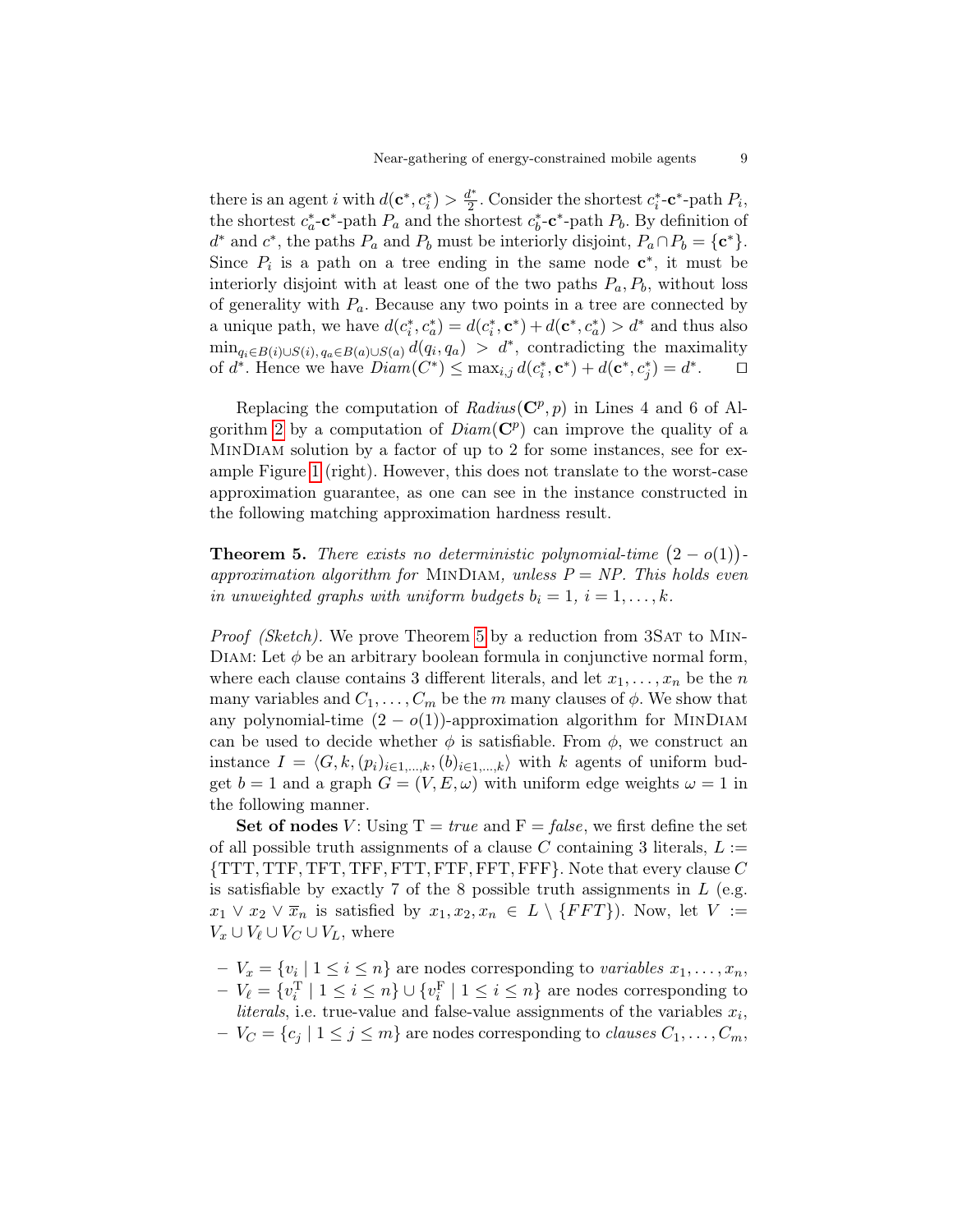- 10 A. Bärtschi et al.
	- $-V_L = \{c_j^l \mid 1 \leq j \leq m, \ \forall l \in L\}$  are nodes corresponding to all possible truth assignments of each clause  $C_i$ .

Agents & reduction idea: On each of the nodes in  $V_x \cup V_C$  we place one agent with a budget of  $b = 1$ , for a total of  $n + m$  agents. The main idea is to initially space the agents by a pairwise distance of 3. We then let agents on  $V_x$  "pick the value assignment of the variables  $x_i$ " by walking to their respective node in  $V_{\ell}$ , whereas we let agents on  $V_C$  "pick the truth assignment of the clauses  $C_i$ " by walking to their respective node in  $V_L$ . Then a satisfiable assignment of  $\phi$  exists, if and only if the variable agents and the clause agents "agree in their choice" which corresponds to an optimum MINDIAM configuration  $\mathbf{C}_{\text{Opt}}$  of diameter 1. Furthermore, any other configuration should have diameter  $\geq 2$ . This gives rise to the

Set of edges  $E := E_{x\ell} \cup E_{\ell L} \cup E_{CL} \cup E_{\ell \ell} \cup E_{LL}$ , where:

- $-E_{x\ell} = \{\{v_i, v_i^{\mathrm{T}}\}, \{v_i, v_i^{\mathrm{F}}\} \mid 1 \leq i \leq n : v_i \in V_x, v_i^{\mathrm{T}}, v_i^{\mathrm{F}} \in V_\ell\}$  are edges connecting each variable node  $x_i$  to its two literal nodes,
- $-E_{CL} = \{ \{c_j, c_j^l\} \mid 1 \leq j \leq m \colon c_j \in V_C, \ c_j^l \in V_L, \ c_j^l \text{ satisfies } C_j \}$ are edges connecting each clause node  $c_i$  with all nodes representing satisfying assignments for clause  $C_j$ ,
- $-E_{\ell L} = \{ \{v_i, c_j^l\} \mid i \leq n, j \leq m \colon v_i \in \{v_i^{\mathrm{T}}, v_i^{\mathrm{F}}\} \subset V_x, c_j^l \in V_l \text{, such that }$ - either  $x_i$  does not appear in  $C_j$ , or
	- $x_i$  appears in  $C_j$  and  $v_i$  agrees with  $c_j^l$ }

are edges connecting unrelated literals and clause truth-assignments, as well as matching literals and clause truth-assignments.

–  $E_{\ell\ell} = \{\{u, v\} | u, v \in V_{\ell}\}\$ and  $E_{LL} = \{\{u, v\} | u, v \in V_{\ell}\}\$ are edges pairwise connecting nodes in  $V_{\ell}$ , and nodes in  $V_L$ , respectively.

Figure [2](#page-10-0) shows a part of an instance of MinDiam which is constructed from an instance of 3Sat as described above. Before continuing with our proof we need to argue that no agent would stop in the middle of an edge:

<span id="page-9-0"></span>**Lemma 4.** For any configuration  $\mathbf{C}' = (c'_1, \ldots, c'_k)$  with an agent i for which  $c'_i \notin \{V_\ell \cup V_L\}$ , there exists another configuration  $\mathbf{C}'' = (c''_1, \dots, c''_k)$ with diameter  $Diam(C'') \leq Diam(C')$  for which  $\forall i: c''_i \in \{V_\ell \cup V_L\}.$ 

 $\Rightarrow$  Continuing with our proof of Theorem [5,](#page-8-0) we first show that if  $\phi$  is satisfiable then there exists a configuration **C** of diameter  $Diam(C) = 1$ . Since  $\phi$  is satisfiable we have a truth assignment to the variables which satisfies every clause of  $\phi$ . For each variable  $x_i$ , we let agent  $a(v_i)$  move to node  $v_i^{\mathrm{T}}$  if  $x_i = true$  and to node  $v_i^{\mathrm{F}}$  otherwise. Next, for each clause  $C_j$ , we let agent  $a(c_j)$  move to the node  $c_i^l$ , which corresponds to the correct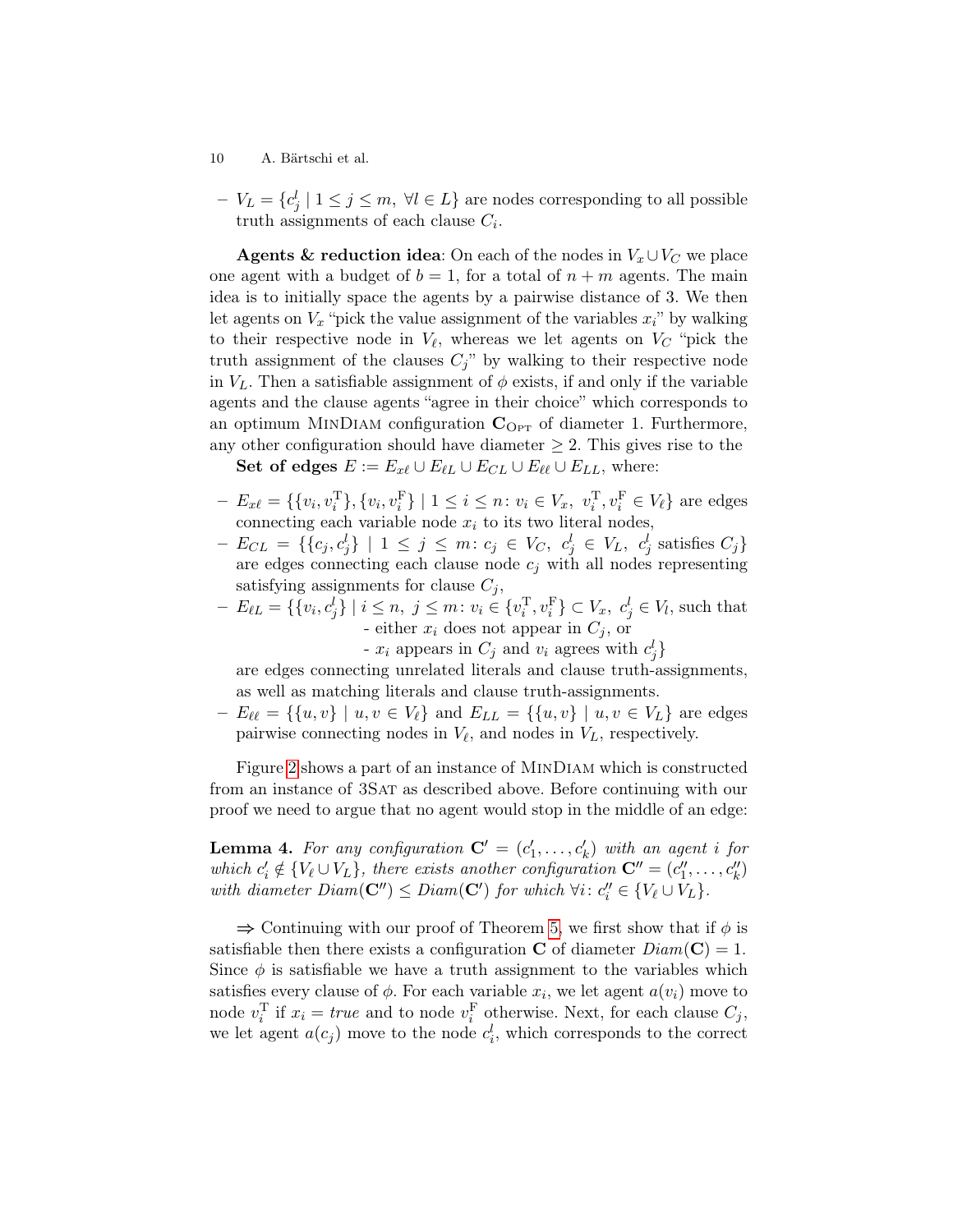

<span id="page-10-0"></span>Fig. 2. A part of an instance of MinDiam, constructed from the 3-SAT instance  $C_1 \wedge \cdots \wedge C_m$  with variables  $x_1, \ldots, x_n$ , displaying the connections between nodes  $v_1, v_2, v_n, c_1$  and  $c_m$ . Notice that nodes  $c_1^{\text{FFT}}$  and  $c_m^{\text{FFT}}$  are not connected to nodes  $c_1$ and  $c_m$ , respectively. The location of mobile agents is denoted by squares  $(\square)$ .

true/false-assignment picked by the three agents of the variables in  $C_i$ . Note that both types of moves can be done with an energy of  $b = 1$ . By construction of the instance, the maximum distance of any two agents in this final configuration is 1.

 $\Leftarrow$  We now show that if  $\phi$  is not satisfiable then every solution to MINDIAM is of size greater than or equal to 2.

By Lemma [4,](#page-9-0) we may assume that every agent starting on some node  $v_i \in$  $V_x$  moves to one of the nodes  $v_i^{\mathrm{T}}, v_i^{\mathrm{F}},$  and every agent starting on some node  $c_j \in V_C$  moves to one of the nodes  $c_j^l$ ,  $l \in L$  (otherwise, if an agent does not move, its distance is clearly at least 2 from any other agent). Therefore, by inspection of the final positions of agents starting in  $V_x$ , every MINDIAM solution corresponds to a truth assignment. Since  $\phi$  is not satisfiable, this truth assignment must leave at least one clause  $C_u$ , involving variables  $x_r, x_s, x_t$ , unsatisfied. By construction of the instance, and in particular in view of the fact that the edge  ${c_y, c_y^{\prime*}}$  is missing (where  $l^*$  is the assignment to  $x_r, x_s, x_t$  falsifying  $C_y$ ), the agent that started on  $c_y$  cannot move to  $c_y^{\prime^*}$ , and thus it will have a distance of 2 in the final configuration from at least one of the agents starting on  $v_r, v_s, v_t$ .

Since a polynomial-time  $(2 - o(1))$ -approximation algorithm for MIN-Diam could distinguish between instances with an optimum solution with diameter 1 and instances with an optimum solution with diameter 2, it would also be able to decide whether  $\phi$  is satisfiable of not.  $\Box$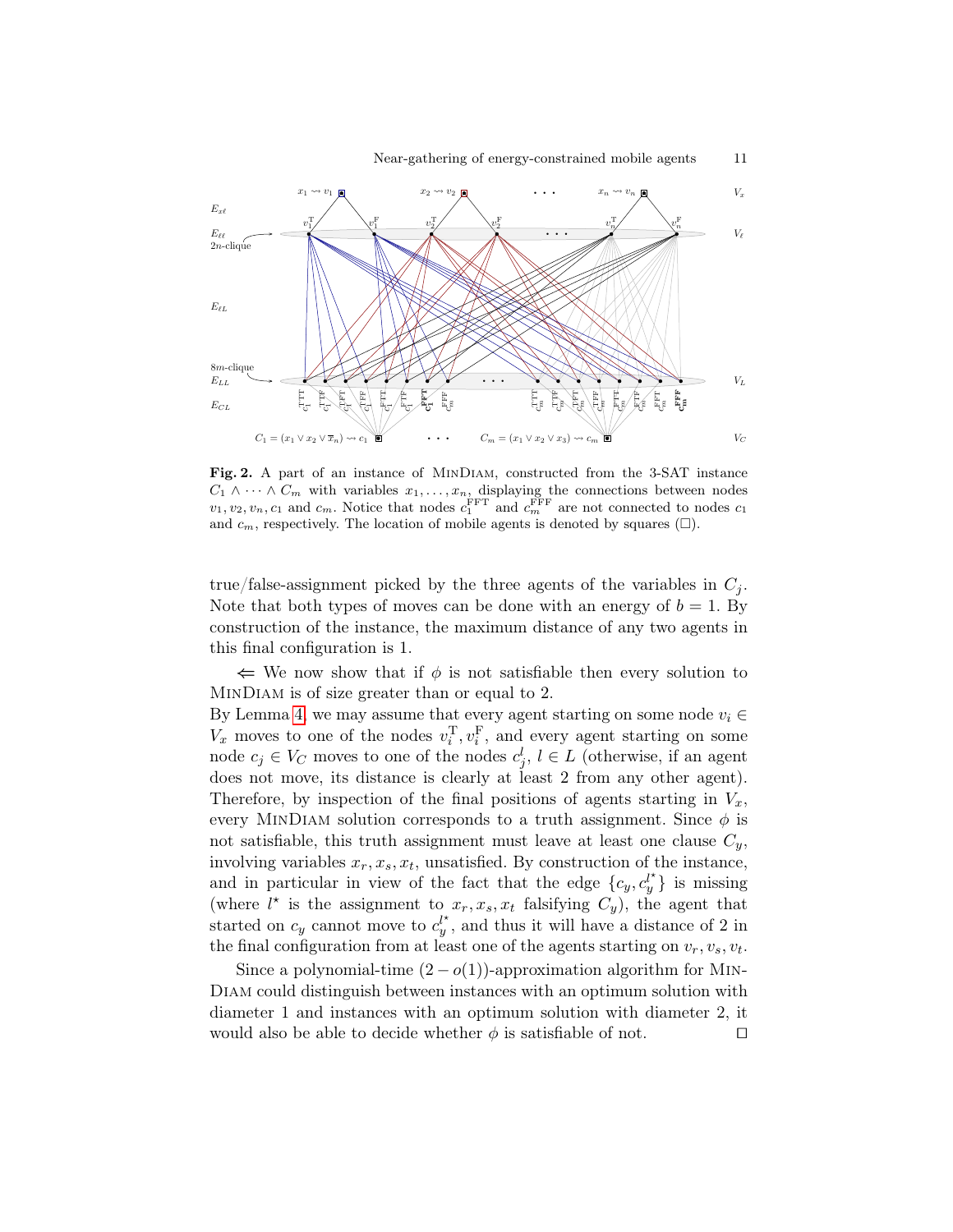<span id="page-11-1"></span>Algorithm 3 MINSUM  $(2(1 - \frac{1}{k}))$  $(\frac{1}{k})$ -apx)

**Input:** An instance  $\langle G, k,(p_i)_{i\in 1,...,k},(b_i)_{i\in 1,...,k}\rangle$ . **Output:** Configuration **C** with  $Sum(C) \leq 2(1 - \frac{1}{k}) \cdot min_{\text{feasible } C'} \text{Sum}(C')$ . 1: for each  $p \in V \cup \bigcup_i S(i)$  do 2: Compute  $\mathbf{C}^p := (c_1^p, \ldots, c_k^p)$ , where either  $c_i^p = p$  if  $d(p_i, p) \leq b_i$ , or  $3:$  $p_i^p$  ∈ arg min $\{d(p, c_i) \mid c_i \in B(i) \cup S(i)\}$  (breaking ties arbitrarily) otherwise. 4: Compute  $Sum(\mathbf{C}^p)$ . 5: end for 6: Return arg min  ${\bf C}^p \colon p{\in} V {\cup}{\bigcup}_i\; S(i)$  $Sum(\mathbf{C}^p)$ .

## <span id="page-11-0"></span>4 Minimizing the Average Distance

In this Section we describe and analyze an algorithm for minimizing the average pairwise distance between agents. We complement its approximation ratio of  $2(1-\frac{1}{k})$  $\frac{1}{k}$ ) with a tight analysis and rule out an FPTAS for MinSum. The main idea of the presented Algorithm [3](#page-11-1) for MinSum is sim-ilar to the idea of Algorithm [2](#page-6-1) for MINDIAM. We fix a point  $p$  in the graph G as a gathering point and move each agent i as close as possible to p with respect to its energy constraint, breaking ties arbitrarily. Algorithm [3](#page-11-1) exhaustively tests all points in  $V \cup \bigcup_i S(i)$  as possible gathering points and selects the point p for with a configuration  $\mathbf{C} = (c_1, \ldots, c_k)$  of minimum sum of pairwise distances between the agents,  $Sum(\mathbf{C}) = \sum_i \sum_j d(c_i, c_j)$ . The choice of the search space for gathering points is based on a characterization of optimum solutions, similar in look to Lemmata [2](#page-5-2) and [3:](#page-6-3)

**Lemma 5.** There exists an optimum solution  $C_{\text{Opt}}$  for MINSUM where every agent stops on a point in  $V \cup \bigcup_i S(i)$ .

Theorem 6 (MinSum,  $2(1-\frac{1}{k})$  $\frac{1}{k}$ )-apx). Algorithm [3](#page-11-1) is a polynomial-time  $2(1 - \frac{1}{k})$  $\frac{1}{k}$ )-approximation algorithm (and the approximation ratio is tight).

*Proof (Upper bound only)*. Let  $\mathbf{C}^* = (c_1^*, \ldots, c_k^*)$  denote the configuration computed by Algorithm [3.](#page-11-1) We denote with  $s^* := Sum(\mathbf{C}^*)$  the sum of all pairwise agent distances in  $\mathbb{C}^*$ . Furthermore, let  $\mathbb{C}_{OPT} = (o_1, \ldots, o_k)$ be an optimum MINSUM solution in which each agent  $j$  stops on a point  $o_j \in V \cup \bigcup_i S(i)$  and let  $s_{\text{Opt}} = Sum(\mathbf{C}_{\text{Opt}}) = \sum_i \sum_j d(o_i, o_j)$ . Choosing a point  $o \in \arg \min_{o_i \in \mathbf{C}_{\text{OPT}}} \sum_j d(o_i, o_j)$  we get

$$
\sum_j d(o, o_j) = \frac{1}{k} \cdot k \sum_j d(o, o_j) \leq \frac{1}{k} \cdot \sum_i \sum_j d(o_i, o_j) = \frac{1}{k} \cdot s_{\text{Opt}}.
$$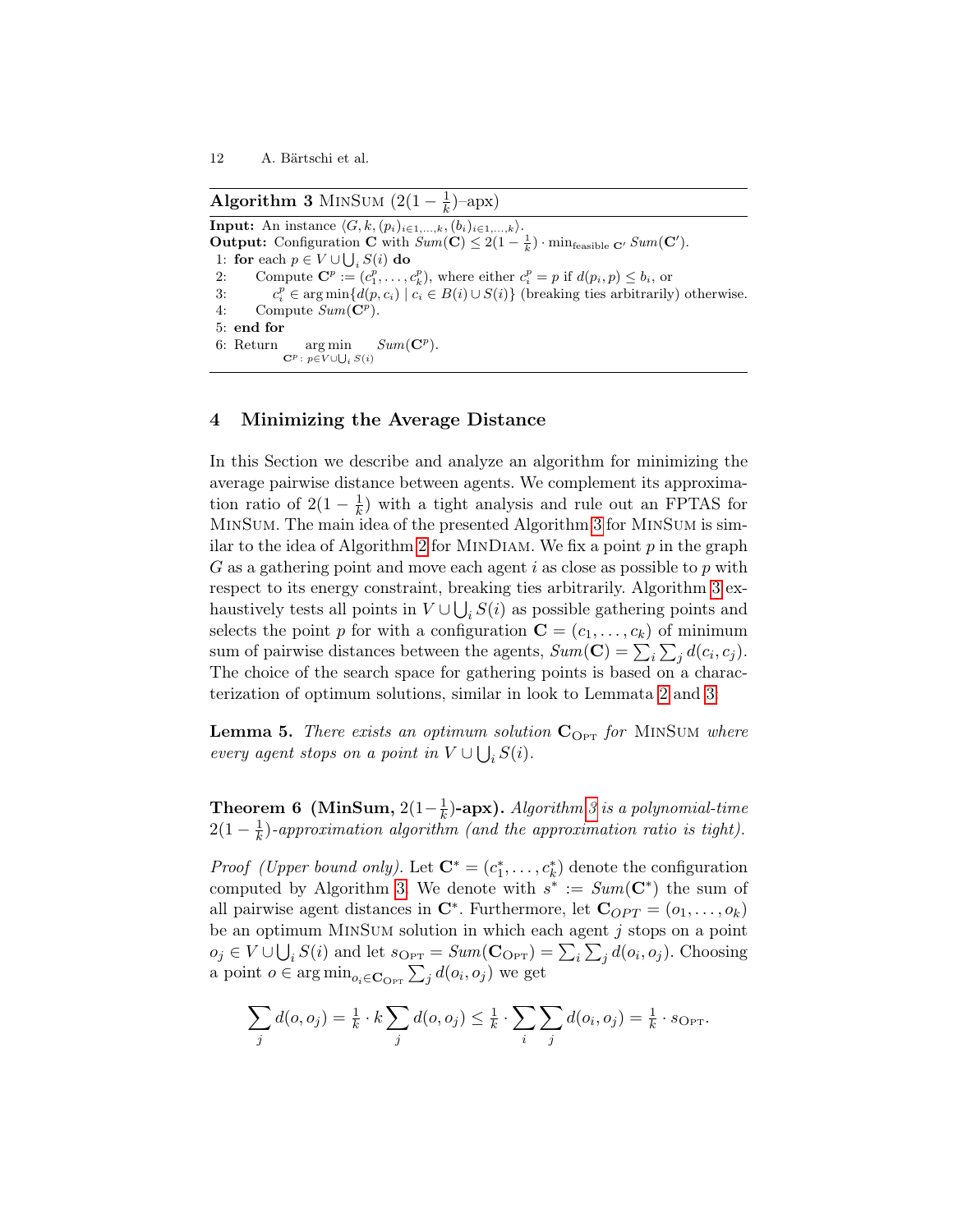Consider now the configuration  $\mathbf{C}^o = (c_1^o, \dots, c_k^o)$  which Algorithm [3](#page-11-1) computed for point *o* in Step 2 and let  $s^o := Sum(\mathbf{C}^o) = \sum_i \sum_j d(c_i^o, c_j^o)$ . Clearly, we have  $s^* \leq s^o$ . Furthermore, *o* is reachable by at least one agent a, thus by Step 2 we also have  $c_a^o = o$ . Finally, as Step 2 moves agents as close to *o* as possible, we have  $d(o, c_j^o) \leq d(o, o_j)$ . Using the triangle inequality, we rewrite  $s^o$  to get

$$
s^* \le s^o = \sum_i \sum_j d(c_i^o, c_j^o) \le 2 \sum_j d(c_a^o, c_j^o) + \sum_{i \neq a} \sum_{\substack{j \neq a \\ j \neq i}} d(c_i^o, o) + d(o, c_j^o)
$$
  
=  $2 \sum_j d(o, c_j^o) + (k - 2) \sum_{i \neq a} d(c_i^o, o) + (k - 2) \sum_{j \neq a} d(o, c_j^o)$   
=  $(2k - 2) \sum_j d(o, c_j^o) \le (2k - 2) \sum_j d(o, o_j) \le 2(1 - \frac{1}{k}) s_{\text{OPT}}$ .

**Theorem 7.** There is no FPTAS for MINSUM, unless  $P = NP$ .

Proof. Assume for the sake of contradiction that there is a polynomialtime approximation scheme for MINSUM which for all  $\varepsilon > 0$  computes a  $(1+\varepsilon)$ -approximation in time  $poly(k, \frac{1}{\varepsilon})$ . We reuse the reduction to 3SAT already given in Theorem [5.](#page-8-0) Recall from its proof that (i) the underlying 3SAT-formula  $\phi$  is satisfiable if and only if there is a Near-Gathering solution  $\mathbb{C}^*$  in which all agents have pairwise distance 1, and that (ii) any other solution C has at least one pair of agents with distance 2.

Summing up the pairwise distances we get for (i) that  $Sum(\mathbf{C}^*)$  =  $k(k-1)$ , while for (ii) we have  $Sum(\mathbf{C}) \geq k(k-1)+1$ . The existence of an FPTAS, using  $\varepsilon \leq \frac{1}{k^2}$  $\frac{1}{k^2}$ , means that we can approximate  $Sum(\mathbf{C}^*)$  to within  $(1 + \frac{1}{k^2}) \cdot k(k - 1) = k^2 - k + 1 - \frac{1}{k} < k(k - 1) + 1 \leq Sum(\mathbf{C}).$ Hence we could distinguish the existence of a solution  $\mathbb{C}^*$  from any other solution and thus decide satisfiability of  $\phi$  in time  $poly(k, \frac{1}{1/k^2}) = poly(k)$ , in contradiction to the assumption  $P \neq NP$ .

# <span id="page-12-0"></span>5 Additive Approximation and Conclusion

In this paper, we explored the task of *Near-Gathering* a group of energyconstrained agents, whose movements are restricted by their energy budget. We showed how to compute, in polynomial time, an optimum solution for MinBall (minimizing the radius of a smallest ball containing all agents), a 2-approximation for MinDiam (minimizing the maximum distance between any two agents), and a  $2(1-\frac{1}{k})$  $\frac{1}{k}$ )-approximation for MINSUM (minimizing the average distance between any two agents). For MinDiam,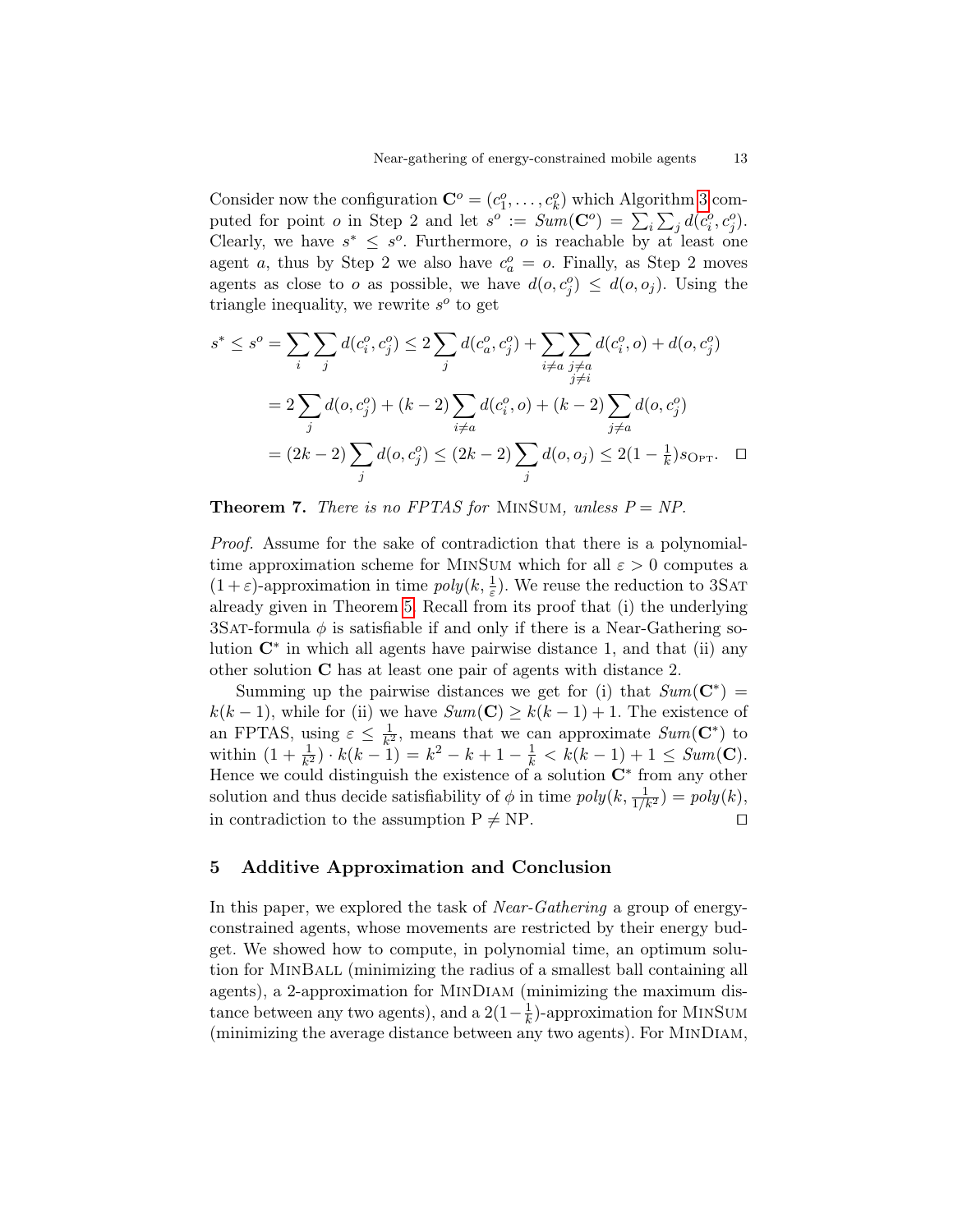we provided a matching hardness result, while for MinSum, we ruled out the existence of an FPTAS, unless  $P = NP$ . Hence for future work, a major open problem is to improve upon the (in)approximability of MinSum.

A second possible research direction for Near-Gathering is an analysis of additive approximation. For this, we briefly review how we can reuse our hardness construction of multiplicative approximation of MinDiam:

**Theorem 8.** Unless  $P = NP$ , there is no deterministic polynomial-time additive  $+(2 \max_i b_i - o(1))$ -approximation algorithm for MINDIAM with node stops, and no deterministic polynomial-time additive  $+(\frac{4}{3} \max_i b_i$  $o(1)$ )-approximation algorithm for MINDIAM with arbitrary stops.

This is surprising for two reasons. On the one hand, not moving the agents at all is already an additive  $+(2 \max_i b_i)$ -approximation. On the other hand, this is the only result in this paper, in which the two scenarios of  $(I)$  node stops and  $(II)$  arbitrary stops *differ*. The difference in the hardness result boils down to the loss of Lemma [4](#page-9-0) in the adaption of the proof of Theorem [5,](#page-8-0) which we can only fully salvage for the case of node stops. Does this mean that there is a polynomial-time  $+(2 \max_i b_i - o(1))$ approximation for the scenario with arbitrary final positions? This remains completely open.

Finally, we aim to study the reverse problem of Spreading energyconstrained mobile agents, with the respective goals of (i) maximizing the radius of a smallest ball containing all agents, (ii) maximizing the minimum distance between any two agents, and (iii) maximizing the average distance between any two agents.

#### References

- <span id="page-13-0"></span>1. Alpern, S., Gal, S.: The Theory of Search Games and Rendezvous. Kluwer (2003)
- <span id="page-13-2"></span>2. Anaya, J., Chalopin, J., Czyzowicz, J., Labourel, A., Pelc, A., Vaxès, Y.: Convergecast and Broadcast by Power-Aware Mobile Agents. Algorithmica 74(1), 117–155 (2016)
- <span id="page-13-1"></span>3. Awerbuch, B., Betke, M., Rivest, R.L., Singh, M.: Piecemeal graph exploration by a mobile robot. Information and Computation 152(2), 155–172 (1999)
- <span id="page-13-5"></span>4. Bampas, E., Das, S., Dereniowski, D., Karousatou, C.: Collaborative delivery by energy-sharing low-power mobile robots. In: ALGOSENSORS'17. pp. 1–12 (2017)
- <span id="page-13-3"></span>5. Bärtschi, A., Chalopin, J., Das, S., Disser, Y., Geissmann, B., Graf, D., Labourel, A., Mihalák, M.: Collaborative Delivery with Energy-Constrained Mobile Robots. In: SIROCCO'16. pp. 258–274 (2016)
- <span id="page-13-4"></span>6. Bärtschi, A., Chalopin, J., Das, S., Disser, Y., Geissmann, B., Graf, D., Labourel, A., Mihalák, M.: Collaborative delivery with energy-constrained mobile robots. Theoretical Computer Science (2017), to appear. See also SIROCCO'16